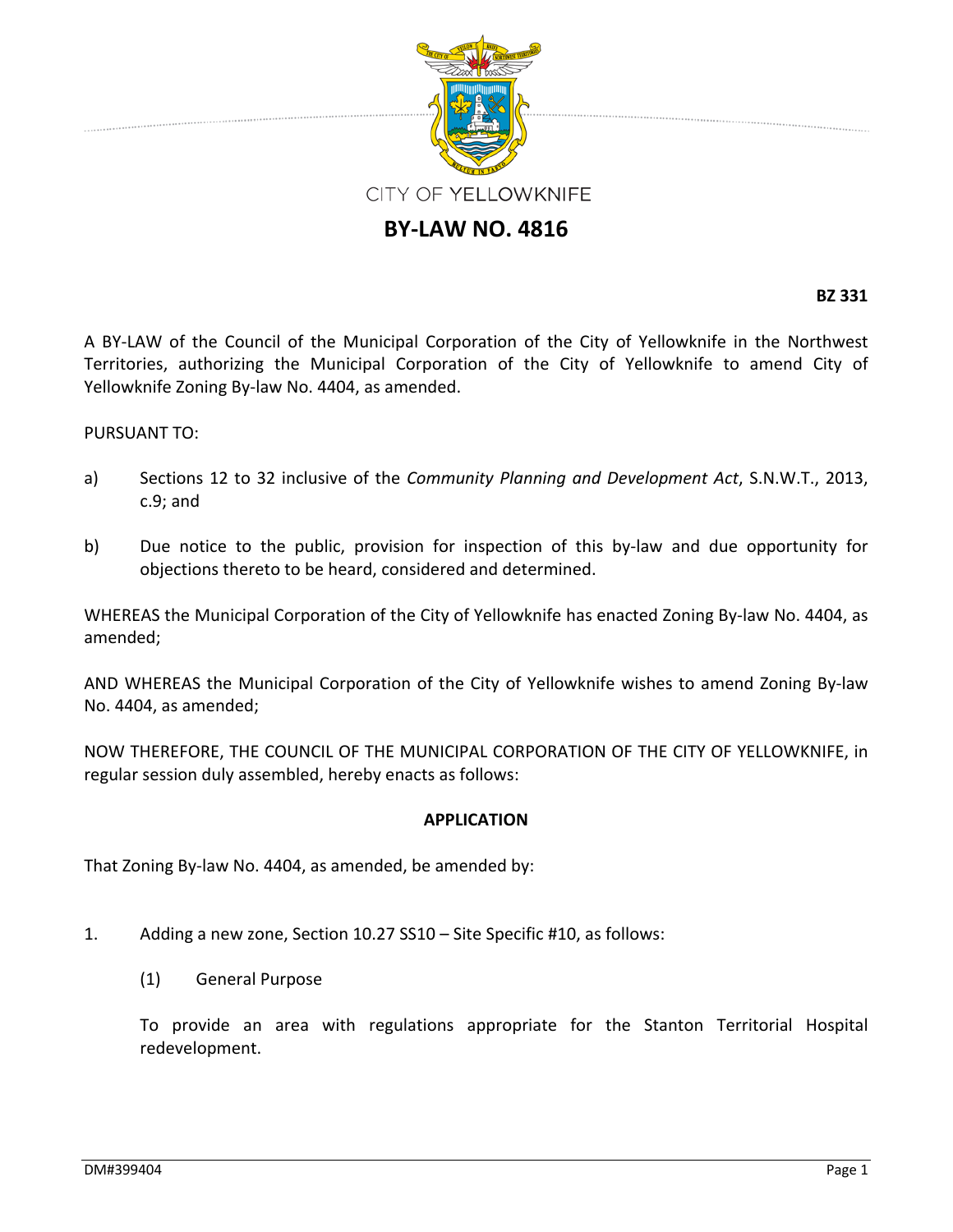- (2) Uses
	- (a) Permitted Uses are:

Accessory Decks, Parks and recreation, Public utility uses and structures, Public or quasi‐public use, Government office, Accessory structures and uses, Temporary activity subject to Section 7.1(6), Child care facility.

- (b) Conditionally Permitted Uses are: Rehabilitative and corrective facility, Similar use, and Special care facility.
- (3) Regulations
	- (a) Floor area: subject to Development Officer approval;
	- (b) Height: maximum of 25 m;
	- (c) Front Yard: subject to Development Officer approval;
	- (d) Side Yard: subject to Development Officer approval;
	- (e) Rear Yard: subject to Development Officer approval;
	- (f) Landscape Area: 100% of the residual area subject to Section 7.1(2);
	- (g) Parking: subject to Part Nine;
	- (h) Loading: subject to Development Officer approval;
	- (i) Site Area: subject to Development Officer approval;
	- (j) Lot width: subject to Development Officer approval;
	- (k) Site Coverage: maximum of 60%.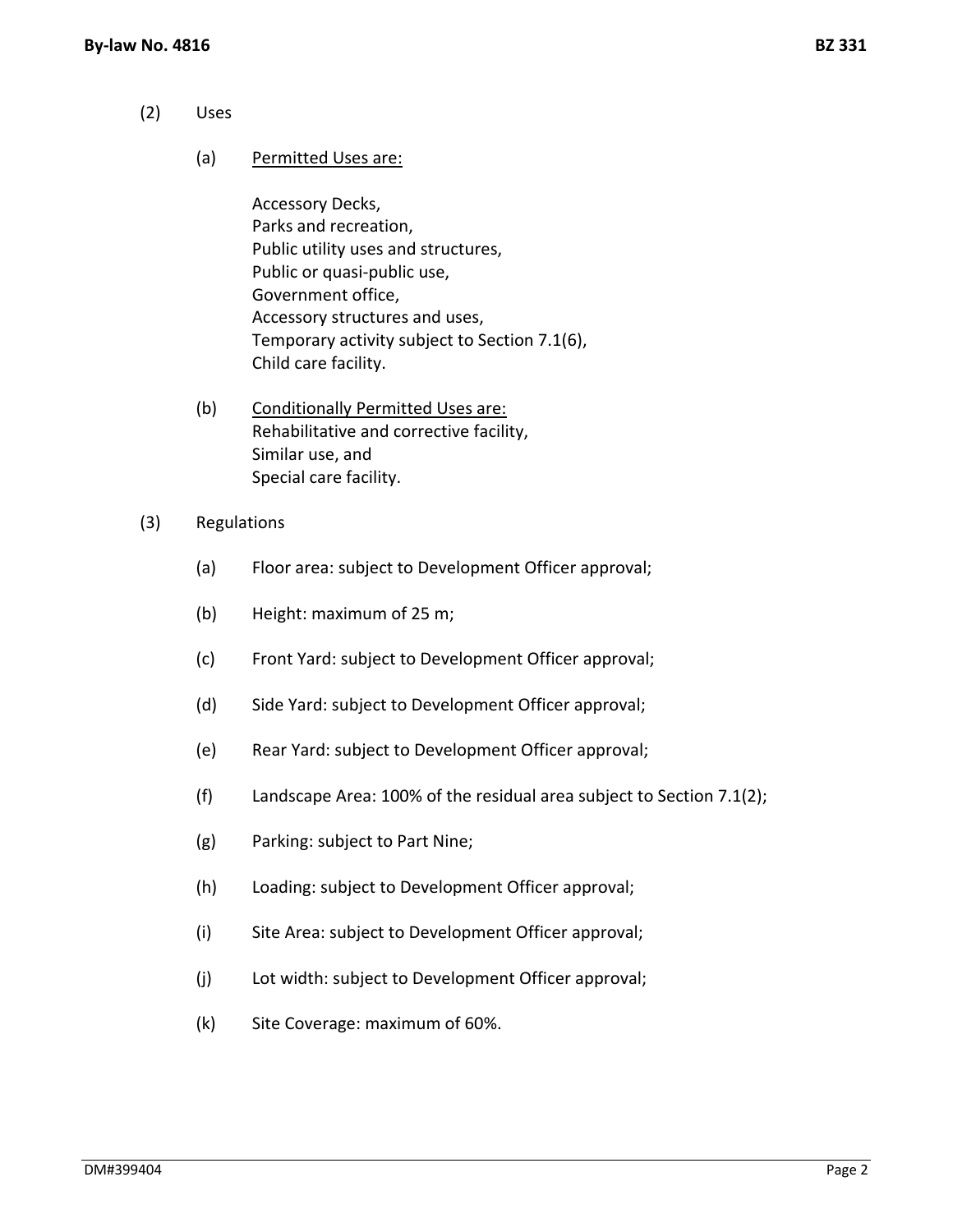- $(4)$ Site Development
	- Notwithstanding Section 10.27(3) the site plan, the relationship between  $(a)$ buildings, structures and open space, the architectural treatment of buildings, the provision of landscaping, the parking layout, and emergency vehicle access shall be subject to approval by the Development Officer.
- $(5)$ Capital Area Development Regulations
	- $(a)$ All development is subject to the Capital Area Development Scheme.

## **EFFECT**

2. That this by-law shall come into effect upon receiving Third Reading and otherwise meets the requirements of Section 75 of the Cities, Towns and Villages Act.

Read a First time this  $\frac{\partial 1}{\partial x}$  day of  $\frac{\partial \mathbb{C} \partial \mathcal{B}}{\partial y}$ , A.D. 2014.

Mayor

City Administrator

Read a Second Time this  $10$  day of  $100$  (Manuseum A.D. 2014.

Mayor

City Administrator